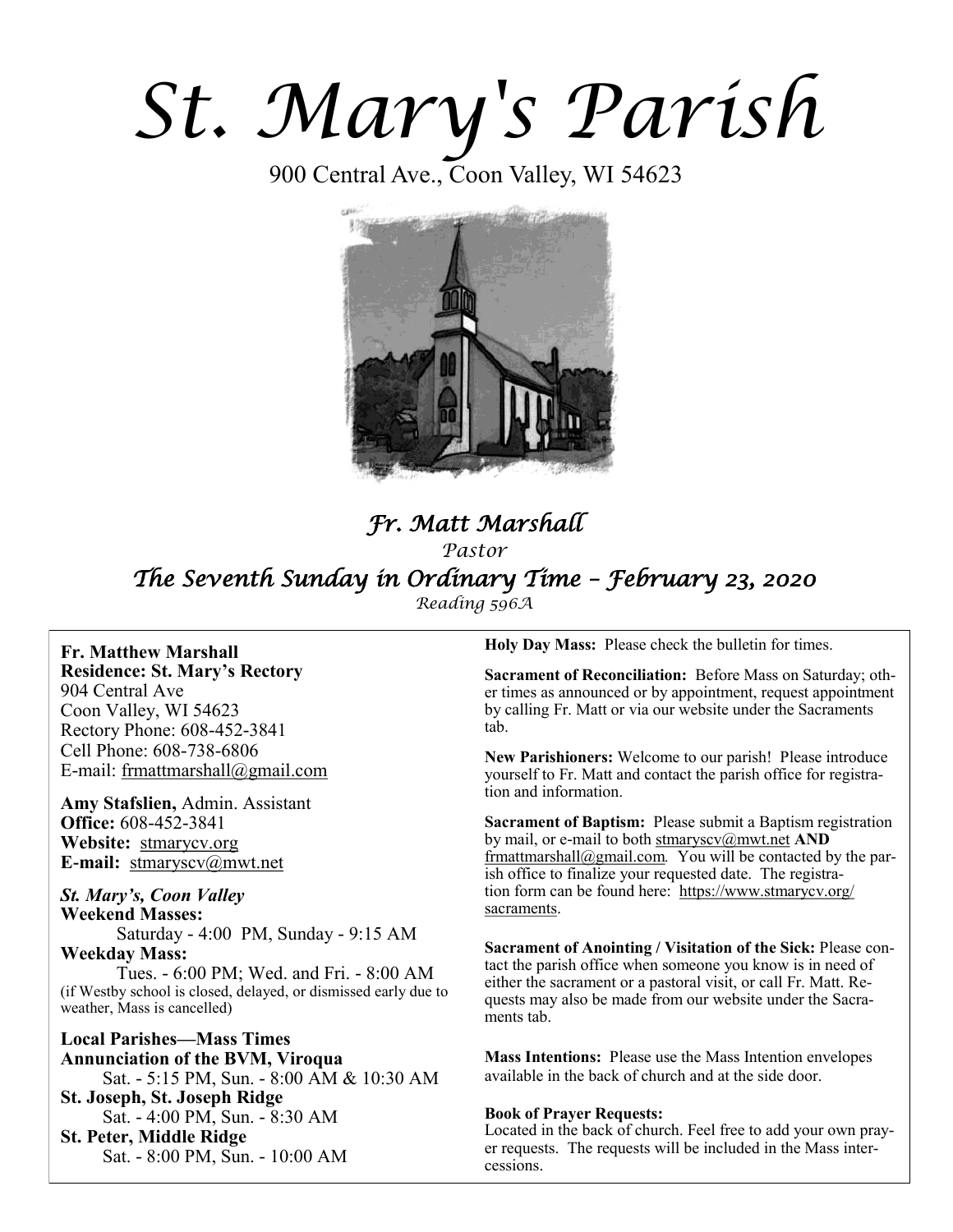# *St. Mary's Parish, Coon Valley, WI The Seventh Sunday in Ordinary Time*

**—————————————————————————–———–-——–--—————————————–—**

### **SUNDAY, FEBRUARY 23, 2020**

- 1) Leviticus 19:1-2, 17-18
- 2) 1 Corinthians 3:16-23
- 3) Matthew 5:38-48

## FOCUS: Strive for perfection in love.

Jesus expands on the law that his followers knew well. As God loves all people without partiality – *the bad and the good*, *the just and the unjust* – so are all who follow him to do. Certainly this can be difficult, but it is not impossible. For by Christ's sacrifice, we have been made children of the Father. With his help, and God's grace, we are capable of striving for the perfection in love to which we are called.

#### LITURGY OF THE WORD

In Leviticus, the Lord declares his statutes to Moses for the Israelites, calling them to holiness and love. In our second reading, Paul instructs the Corinthians, calling them to holiness as temples of the Holy Spirit. In the Gospel from Matthew, Jesus preaches a new standard of love and justice, calling his followers to love their enemies.

| Giving Last Week       |          | Week 07                     | 2/16/2020   |
|------------------------|----------|-----------------------------|-------------|
| <b>Adult Envelopes</b> |          | \$1,130.00 Needed Weekly    | \$1,900.00  |
| Offertory              |          | \$280.00 Received This Week | \$1,601.00  |
| Ash Wed                |          | \$20.00 YTD Needed          | \$13,300.00 |
| <b>CCHD</b>            |          | \$20.00 YTD Received        | \$11,046.00 |
| Catholic Life          |          | \$160.00 Difference         | (2,254.00)  |
| Total                  | 1.610.00 |                             |             |
| 41 Env. Received       |          |                             |             |

# Mass Intentions

- We have the following dates available for the next few months: Mar. 3, 4, 6, 11, 20, 27, **29,** & 31. Apr. 15. May 6, **16 or 17,** 19, 20, **23, 24,** 26, & 29.
- Please use the Mass Intention Envelopes located in the back and by the side door to request a Mass. Thank you.
- Feb. 22 4:00 PM ~ †Larry and Myrtle Geier
- Feb. 23 9:15 AM ~ †Kylie Von Ruden
- Feb. 25 6:00 PM  $\sim$  †Arlene Seichter
- **Feb. 26 - 7:00 PM** ~ †Burt Ekern
- Feb. 28 8:00 AM  $\sim$  Our Parish Family
- Feb. 29 4:00 PM  $\sim$  Don and Roxanne Weber Family
- Mar. 01 9:15 AM  $\sim$  †Deceased member of the Fleming and Ollendick Families



| <b>Annual Appeal 2019-2020</b>                      |                      |                       |  |  |
|-----------------------------------------------------|----------------------|-----------------------|--|--|
| As of 02/21/2020                                    | <b>Total Pledged</b> | <b>Total Payments</b> |  |  |
| Pledged/Paid                                        | \$14,545.00          | \$13,945.00           |  |  |
| <b>Target Amount</b>                                | \$11,755.00          | \$11,755.00           |  |  |
| <b>Under Target</b>                                 | \$2,790.00           | \$2,190.00            |  |  |
| Percent Pledged: 123.73%, Percent Received: 118.63% |                      |                       |  |  |
| Number Contributing:                                | 37                   |                       |  |  |

*WE HAVE REACHED OUR TARGET!!! ALL DONATIONS FROM THIS POINT FORWARD WILL BE RETURNED TO THE PARISH!* 

Thank you all who have donated! Extra cards and envelopes are located at the church doors, or you may give online at: https://diolc.org/donate-online, under Designation, choose: 2019 (445) St. Mary Parish. Keep in mind that any money donated beyond the goal is returned to the parish untaxed by the Diocese.

# Next Week in Service

If you are not able to be at the Mass scheduled below, please find a substitute. Thank you

|                                    | Sat., Feb. 29<br>4:00 PM                                       | Sun., Mar 01<br>9:15 AM       |
|------------------------------------|----------------------------------------------------------------|-------------------------------|
| Servers:                           | <b>Volunteers</b>                                              | Grant and Wyatt<br>McCauley   |
| Reader (s):                        | Jeana LeJeune                                                  | Pat Baranczyk                 |
| Communion<br>Minister $(s)$ :      | Jeana LeJeune                                                  | Jodie Holdorf                 |
| Ushers:                            | Andy LeJeune<br>and Volunteer                                  | Dan VonFeldt and<br>Volunteer |
| Money<br>Counters:                 | Randy Baranczyk and Leo Nickelotti                             |                               |
| <b>Altar Server</b><br>sign up at: | https://www.signupgenius.com/<br>go/5080d49aead2ea1fb6-server4 |                               |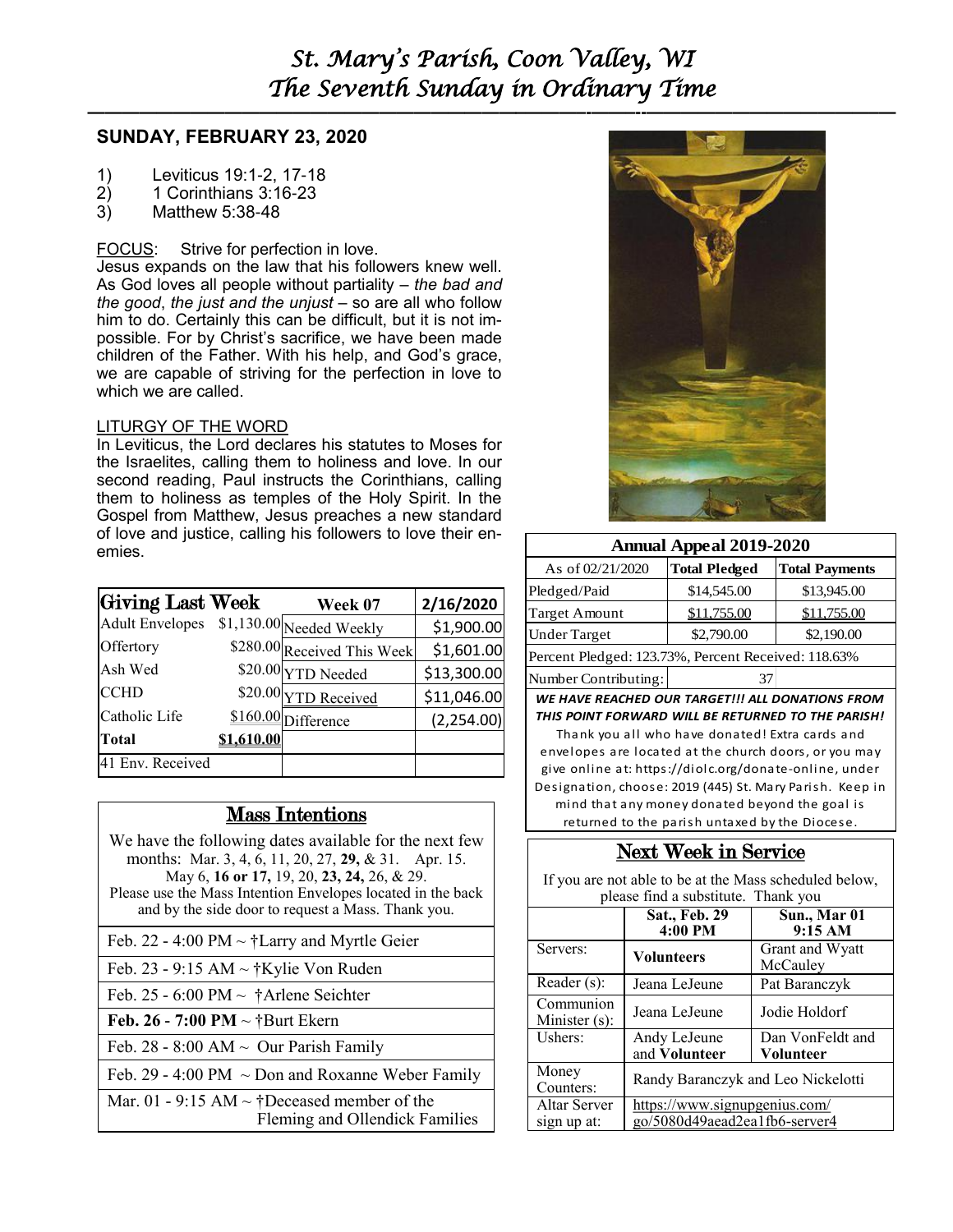| <b>Upcoming Events/Calendar</b> |                       |                                                    |  |
|---------------------------------|-----------------------|----------------------------------------------------|--|
| Feb 23                          | After<br>Mass         | Religious Education Classes                        |  |
| Feb. 26                         | $8:00$ AM             | NO morning Mass this day                           |  |
| Feb 26                          | $7:00 \text{ PM}$     | <b>Ash Wednesday Service</b>                       |  |
| Feb. 26<br>to Mar. 4            |                       | Fr. Matt on call at the hospitals in La<br>Crosse. |  |
| Mar. 1                          | After<br><b>Mass</b>  | Religious Education Classes                        |  |
| Mar. $3$                        | $6:00 \text{ PM}$     | Mass and Stations of the Cross                     |  |
| Mar. 6                          | 8:00 AM               | Mass and First Friday Adoration                    |  |
| Mar. 8                          |                       | NO Religious Education Classes                     |  |
| Mar. 10                         | $6:00 \text{ PM}$     | Mass and Stations of the Cross                     |  |
| Mar. 15                         | After<br>Mass         | <b>Religious Education Classes</b>                 |  |
| Mar. 17                         | $6:00 \text{ PM}$     | NO MASS-Fr. Matt at Deanery<br>Meeting             |  |
| Mar. 22                         | <b>A</b> fter<br>Mass | <b>RE Trip to the Synagogue</b>                    |  |
| Mar. 24                         | $6:00 \text{ PM}$     | Mass and Stations of the Cross                     |  |
| Mar. 29                         | After<br>Mass         | <b>Religious Education Classes</b>                 |  |
| Mar. 31                         | $6:00 \text{ PM}$     | Mass and Stations of the Cross                     |  |
| Apr. 3                          | $8:00$ AM             | Mass and First Friday Adoration                    |  |
| Apr. 5                          | <b>A</b> fter<br>Mass | <b>Religious Education Classes</b>                 |  |

# Parish Announcements

#### **Safe Haven Sunday – Year II Pornography is a Social Injustice**

One of the most degrading attacks on the dignity of the human person is pornography. As we prepare to recognize Safe Haven Sunday throughout the Diocese of La Crosse, learn how best to respond to this attack and to advocate for a proper understanding of the gift of our sexuality through the array of resources available at [https://diolc.org/ marriage/](https://diolc.org/%20marriage/addressing-pornography) [addressing-pornography](https://diolc.org/%20marriage/addressing-pornography)

#### **Parenting Ebook**

In conjunction with Safe Haven Sunday, Covenant Eyes is proud to announce Connected: How Strong Family Relationships Lead to Internet-Safe Kids. This brand-new ebook looks at the ways in which building strong family connections help remove the desire for kids to ever look at porn.Download an ebook copy at: [https://](https://learn.covenanteyes.com/connected/) [learn.covenanteyes.com/connected/](https://learn.covenanteyes.com/connected/)

### **Lenten Disciplines of Fasting and Abstinence**

The season of Lent begins on Ash Wednesday, February 26th. Lenten regulations are as follows:

1. Catholics who have celebrated their 14th birthday are to abstain from meat on Ash Wednesday, all Fridays in Lent, and Good Friday.

2. In addition to abstaining from meat, Catholics who have celebrated their 18th birthday, until they celebrate their 59th birthday, are to fast on Ash Wednesday and Good Friday. Those who are bound to this regulation may eat only one full meal. Two smaller meals are permitted if necessary to maintain strength according to one's needs, but eating solid foods between meals is not permitted.

#### **Ashes Available for those Unable to Attend Service**

Ashes will be available in the sacristy in little cups for you to take home and share with loved ones who were unable to attend Ash Wednesday. You can distribute the ashes anytime in and around the date. Please consider doing so. To some people it is a big help! Just ask them to find out. Ashes and little cards with the day's prayers are available. Please tell me if more are needed. You can dispose of the ashes very simply by dumping them outside. The little cups can be rinsed in an ordinary sink and then recycled.

#### **We Are Called-Catholic Relief Services Rice Bowl**

Join our faith community—and more than 14,000 Catholic communities across the United States—in a life-changing Lenten journey with CRS Rice Bowl. Pick up your family's CRS Rice Bowl from the back of church this weekend. During the 40 days of Lent, we will reflect on the challenge of global hunger and how it affects our human family.

#### **Synagogue Trip Rescheduled**

The trip that was cancelled last weekend due to weather and has been rescheduled for Sunday, March 22, please mark your calendars and plan accordingly. If you had signed up and cannot make this date or if the new date now works and you would like to attend, please talk to Fr. Matt.

#### **Bagels and Bibles**

Consider joining Fr. Matt for **Bagels and Bible** at Congregation Sons of Abraham (1820 Main St. La Crosse). The meeting is **Tuesday, February 25th, noon - 1 PM** Bagels and Bible is a Bible study group hosted by the Jewish community of La Crosse. Fr. Matt and Rabbi Brian read the Scriptures together, with others who are interested in discussing the Word of God. All are welcome to join for conversation and learning about faith. Bagels and lox provided by the Congregation. No cost. Next discussion is the Book of Genesis. Bibles provided.

#### **Father On-Call Schedule**

Fr. Matt on-call at both Gundersen and Mayo from Wed. Feb. 26th to Wed. Mar. 4th. Please allow extra time for Fr. Matt to respond to parish concerns.

#### **Having/Had a 50th Wedding Anniversary in 2020**

The Diocese of La Crosse is again sponsoring 50th Jubilee Wedding Anniversary Celebrations for those couples celebrating fifty years of marriage. Please contact the parish